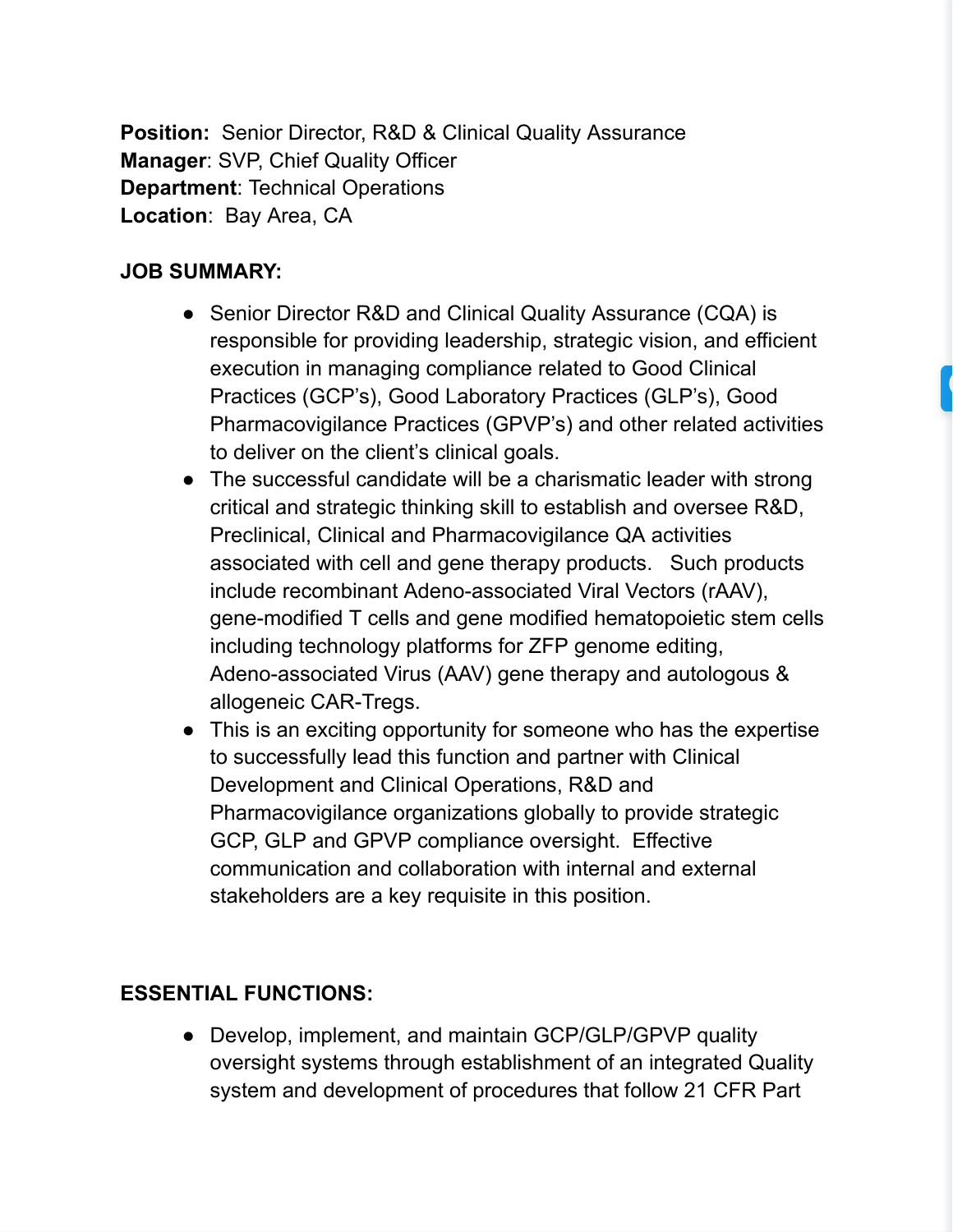50, 56, 58 and 312 along with ICH E6 and other relevant guidance documents. Drive a robust risk-based vendor management program. Oversee audit plans and activities, actively leverage audit outcomes/trends to achieve sustained improvement in clinical trial conduct and reporting while championing the highest standards of compliance.

- Lead the GCP, GLP, and GPVP inspection management program, including inspection readiness activities, inspection conduct, and preparation of responses to health authorities with a focus on data integrity.
- Lead the client'Pharma's Clinical QA function while promoting a culture of quality by collaborating across all departments and levels of management to accomplish company objectives and represent Clinical Quality.
- Maintain CQA compliance for ongoing and planned clinical trials.
- Directly interface with Clinical Development and Clinical Operations for GCP audits of internal processes. Promote collaboration to ensure all systems, processes, and their outcomes comply with applicable international and national standards, regulations, and guidelines.
- Collaborate and work closely with the R&D team, study directors and animal sites to effectively and efficiently set up the overall GLP oversight programs to ensure compliance with US, French and other regulatory jurisdiction requirements.
- Partner externally to perform effective audits of vendors (CROs), investigator/clinical sites, and ensure documents are tracked and maintained within standards (e.g. Trial Master Files, Clinical Study Reports, Protocols, etc.).
- Work with Clinical Operations and Regulatory Affairs to review IND and NDA submissions to ensure data and documents meet GCP guidelines. Perform QC checks of relevant clinical documents and regulatory dossiers, e.g., Investigator's Brochure, CRF, Clinical Study Reports and non-clinical/clinical sections in the IND/NDA/BLA/MAA submission to ensure data integrity and accuracy.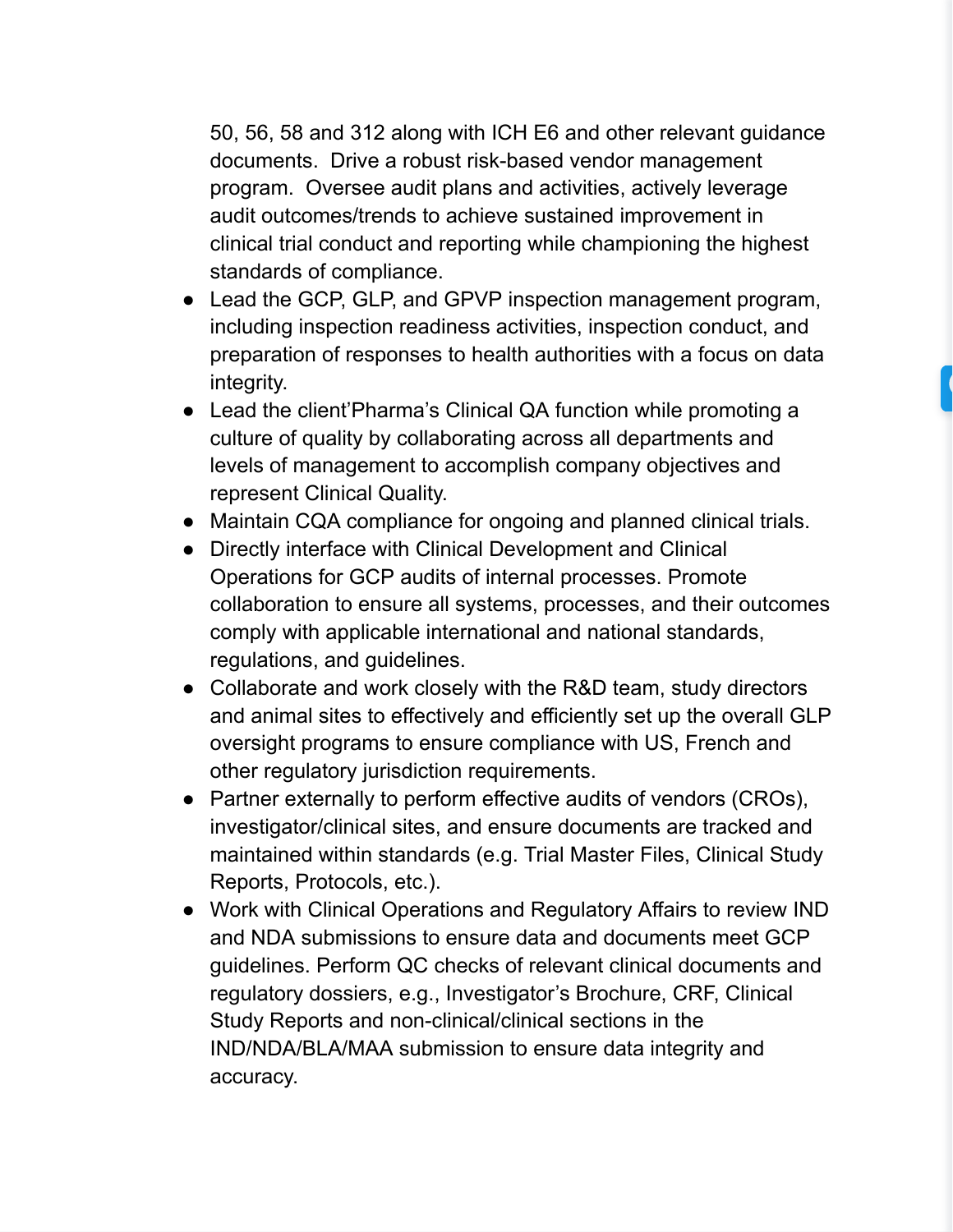- Work with Clinical Operations and Pharmacovigilance to develop a robust and integrated risk management program in accordance with ICH E6 (R2), including systems and processes associated with product complaints.
- Work collaboratively with GMP QA Operations teams to ensure manufacturing and packaging of clinical materials meet study and trial requirements, and with QC to ensure testing and stability is initiated compliantly and tested on time.
- Evaluate quality events, incidents, queries, and complaints and perform risk analysis on any GCP violation reported from the clinical site or CROs (including CTM service provider), take actions to remediate, and communicate to senior management on the overall compliance status.
- Perform GCP and GLP training of internal company employees.
- Planning, coordination, control, and continuous improvement of processes and systems to assure the quality & compliance of clinical studies. Provide input and change management for quality improvements affecting CQA processes.
- Create, maintain, and revise department SOPs and documents that support the Quality Management System.
- Lead the GCP, GLP, and GPVP inspection management program, including inspection readiness activities, inspection conduct, and preparation of responses to health authorities.
- Assess new and emerging regulations and applies in a fit for purpose manner to the client's Quality Management System and practices.
- Represent R&D & clinical QA and provide quality updates as required at all levels of the organization.
- Provide leadership and strategy in spear heading Quality initiatives in line with company objectives.
- Other related duties as assigned.

## **EDUCATION, EXPERIENCE AND SKILLS REQUIREMENTS:**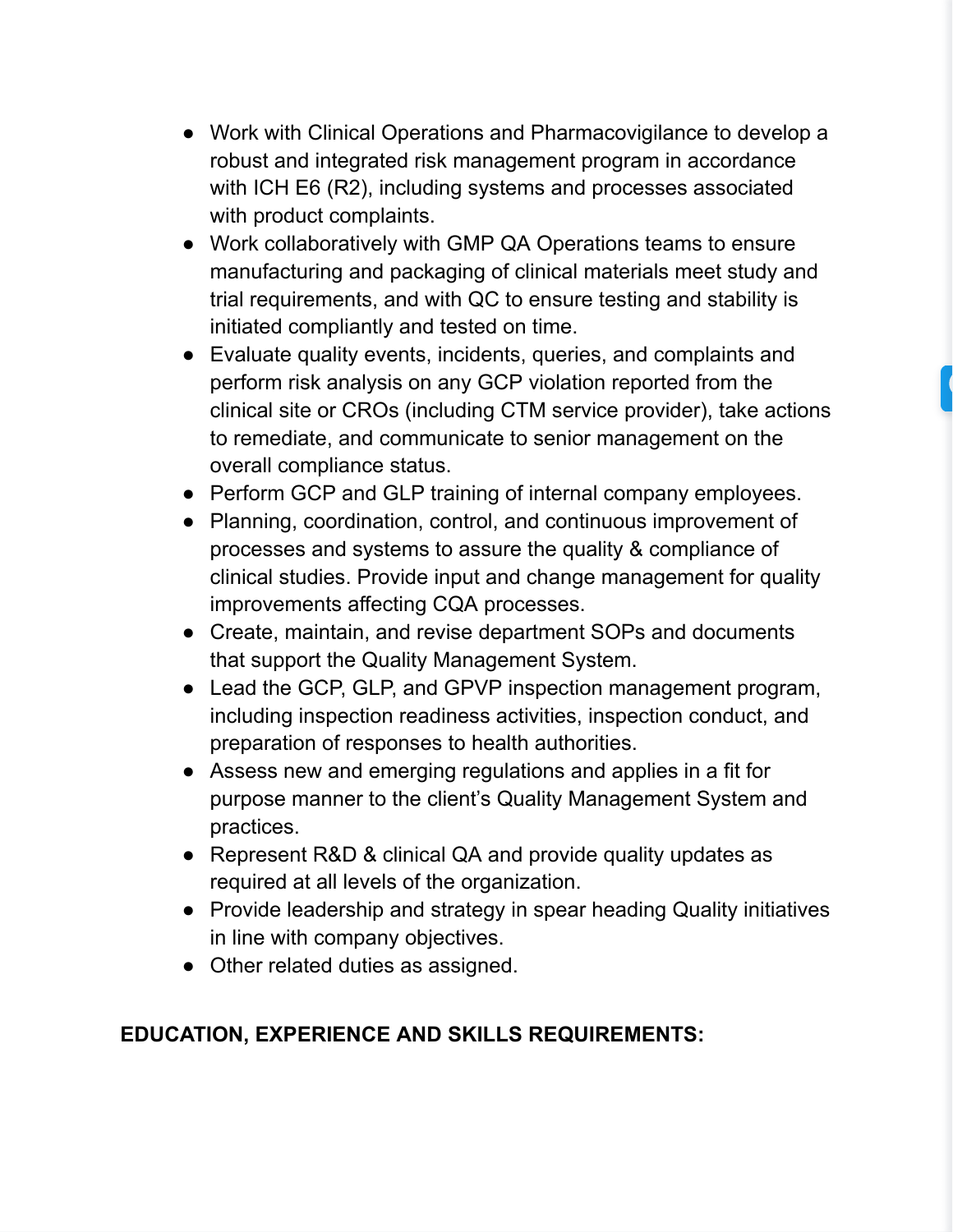The ideal candidate for this position will have demonstrated in-depth experience of establishing and managing R&D and CQA functions in compliance with GCP, GLP and GPVP applicable regulations.

- Master's degree or equivalent in a science or health care field and significant experience in an FDA-regulated environment. Minimum of 15 years of experience in the pharmaceutical industry with a GCP focus, ideally covering all clinical phases through commercial drug product, with at least 5 years in a GCP quality/compliance role.
- Broad knowledge of clinical processes and procedures, electronic documentation systems, and GCP, GLP and GPVP regulations and guidance with demonstrated effectiveness in maintaining CQA control processes for compliance with regulations.
- Experience conducting quality audits of CROs and Investigational sites.
- Proven experience handling confidential and sensitive information with the ability to exercise discretion and show good judgment; honesty, integrity, and trust building behaviors in all dealings is essential and required.
- In-depth knowledge of FDA and ICH regulatory requirements. Experience with EMA and WHO regulations a plus.
- Demonstrates initiative and proactively provides collaborative support to the clinical team as a credible communicator. Must have excellent customer-service orientation, high degree of professionalism, and ability to work with limited direction to follow through with specific tasks.
- Continuously demonstrates a positive, 'can do' and service-oriented attitude.
- Excellent interpersonal, verbal and written communication skills with commitment to accuracy. Ability to communicate and work independently with scientific/technical personnel.
- Skilled in developing collaborative internal and external relationships with experience in building teams, through coaching and development.